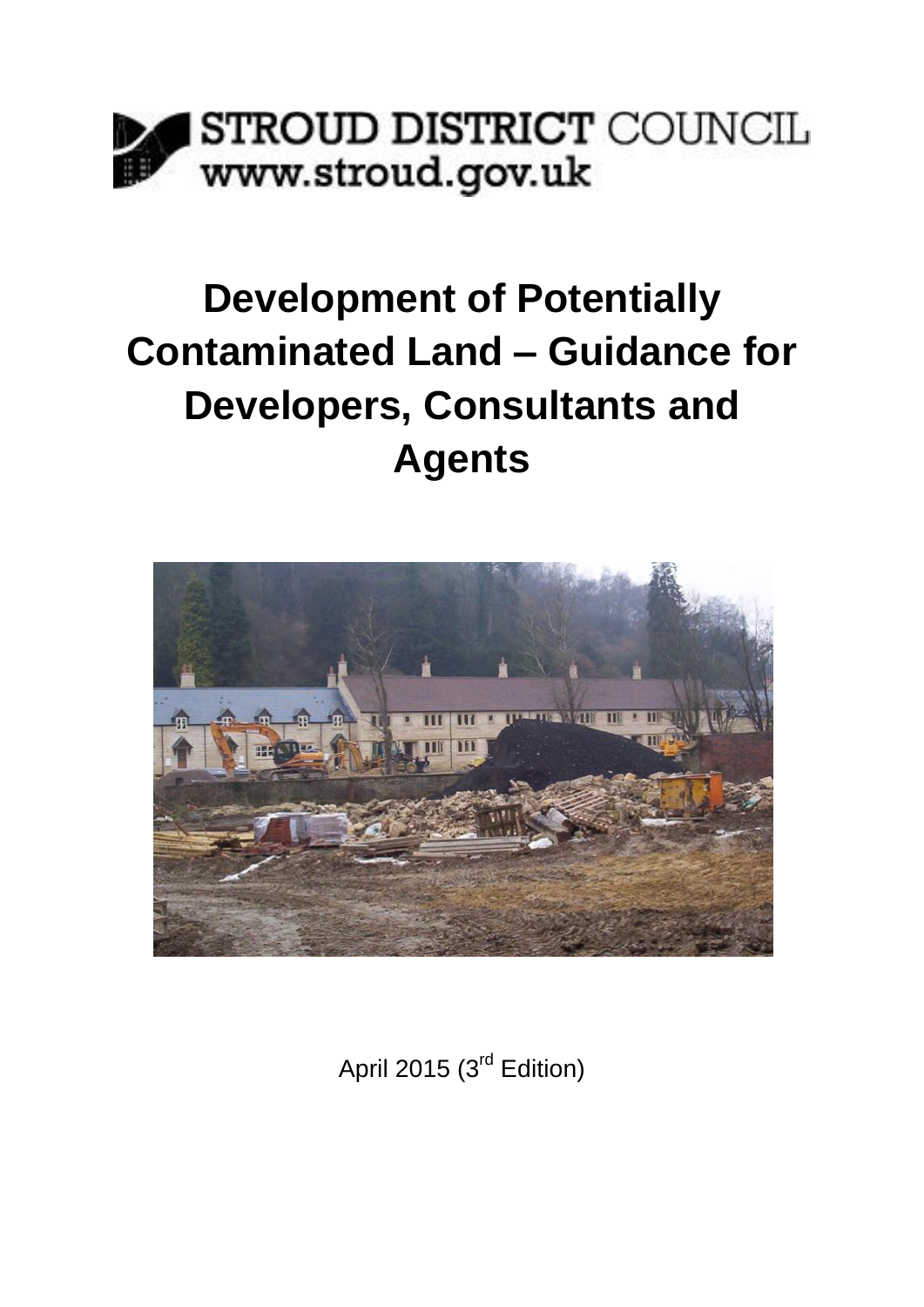## **Introduction**

In common with many urban areas, Stroud District Council Planning Department receives an increasing number of planning applications for developments on previously developed land where the potential for contamination exists.

This information sheet is designed to assist developers, planning agents and other professionals who are involved with the redevelopment of potentially contaminated land. This information sheet does not comprise comprehensive guidance, however, and careful consideration should also be given to the other enclosed references.

## **Stroud's Heritage**

Like many areas in the UK, the Stroud District has a long history of industrial activity. The basis of the District's heritage was the wool and textile industry, along with associated processes e.g. the manufacture of dyes. In addition the District was host to a wide variety of other industrial uses including brickworks, gasworks, lime burning, quarrying, wire manufacture, fellmongery and tanning, board manufacture, fireworks, artificial manure and land filling operations.

These industrial activities often resulted in contamination of the land, and many of these former industrial sites have since been developed for residential use.

### **The Developer's Responsibilities**

The developer is responsible for ensuring that a development is safe and that it is suitable for its intended use, or can be made so through remediation.

Potential contamination of any land subject to development is a material planning consideration. This means that the planning authority has to consider the potential implications of contamination both when developing its local plan and when considering individual planning applications. The planning process deals with the land contamination for future uses, whilst Part 2A of the Environmental Protection Act 1990 addresses contamination for the land's current use.

According to the National Planning Policy Framework (NPPF) planning policies and decisions should ensure that:

- The site is suitable for its new use taking account of ground conditions and land instability, including from natural hazards or former activities such as mining, pollution arising from previous uses and any proposals for mitigation including land remediation or impacts on the natural environment arising from the remediation;
- After remediation, as a minimum, land should not be capable of being determined as contaminated land under Part 2A of the Environmental Protection Act 1990; and
- Adequate site investigation information, prepared by a competent person, is presented.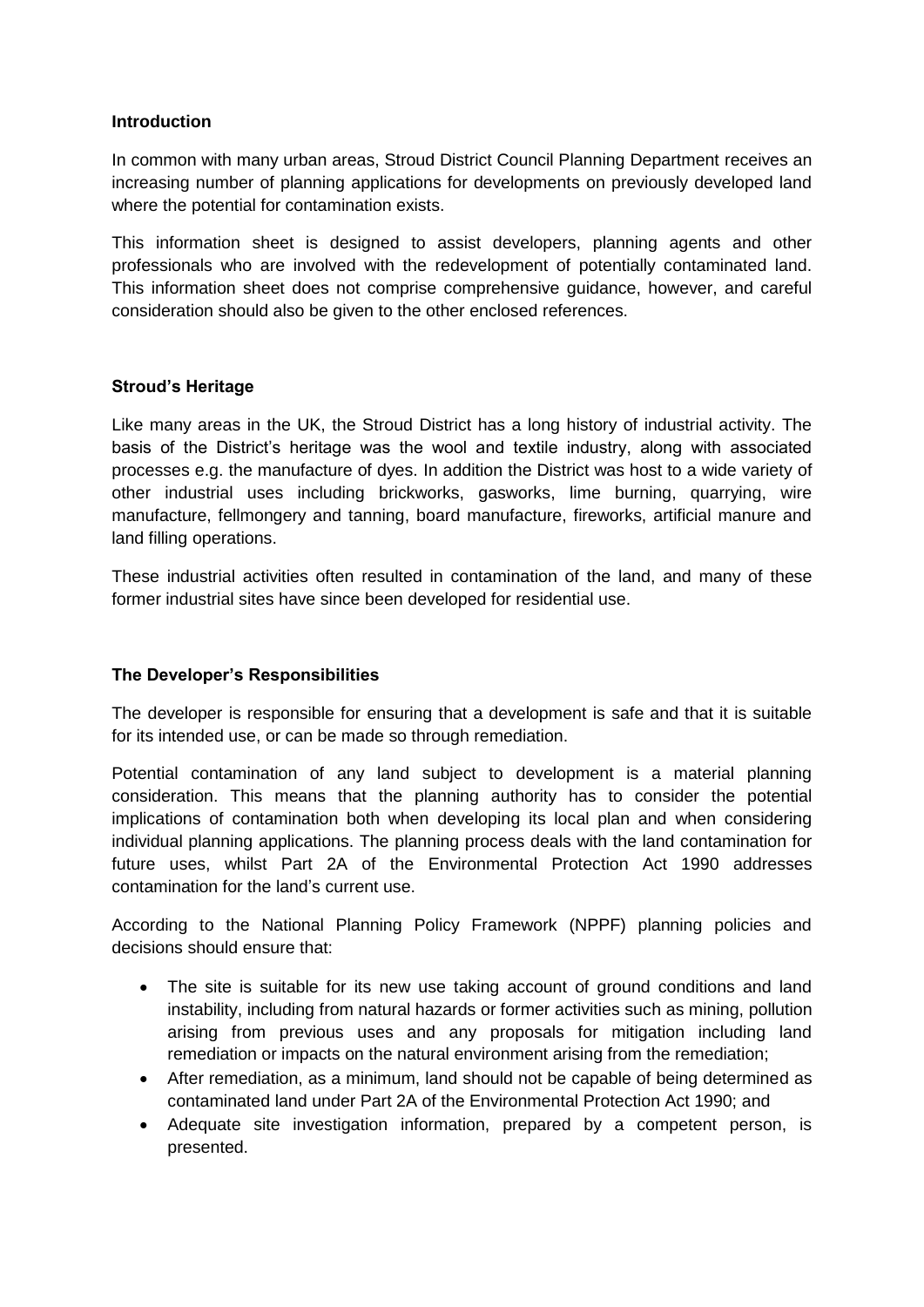# **The Local Planning Authority's Responsibilities**

The Local Planning Authority has a duty to take account of all material planning considerations, including potential contamination, when considering an application.

Usually where there is reason to believe land may be contaminated, or the proposed development is of particular sensitivity (such as housing with gardens or a school) a full assessment may be required in advance of planning approval being issued. On other sites a planning condition requiring assessment of possible contamination may be applied to the approval notice.

Where significant contamination issues are anticipated on a development, developers are encouraged to undertake pre-application consultation with the Contaminated Land Officer (and the Environment Agency where it meets their statutory requirements). Submission of a desk study report or other supporting information with the application may assist the decision making process.

Stroud District Council's Contaminated Land Officer and the Environment Agency will act as consultees to the Local Planning Authority regarding risks to human health and controlled waters.

### **The Role of Other Organisations**

**The Environment Agency** is a statutory consultee for many planning applications where development is proposed on potentially contaminated land. The Environment Agency has a duty to protect groundwater and surface waters and the developer will need to ensure that any concerns of the Environment Agency are satisfied prior to development.

**The Building Control Inspector** will also need to be satisfied that any risks to the development from potential contamination have been adequately addressed. The Building Regulations 2000 require that builders demonstrate that hazards from potential contamination have been properly assessed and appropriate measures put in place to address any risk.

### **Reporting Requirements**

It is vital that redevelopment of potentially contaminated land is undertaken with a sufficient degree of transparency and openness. This will maintain public confidence in the development and minimise any potential for blight. Maintaining a comprehensive set of records will assist regulators and ensure that any future enquiries about the development can be answered effectively.

When submitting a planning application the applicant should provide information on whether the site might be contaminated.

Where a developer is proposing to develop land suspected of being contaminated, it is strongly advised they contact the Council's Contaminated Land Officer before submitting an application, as the Council may hold additional information that may be of importance.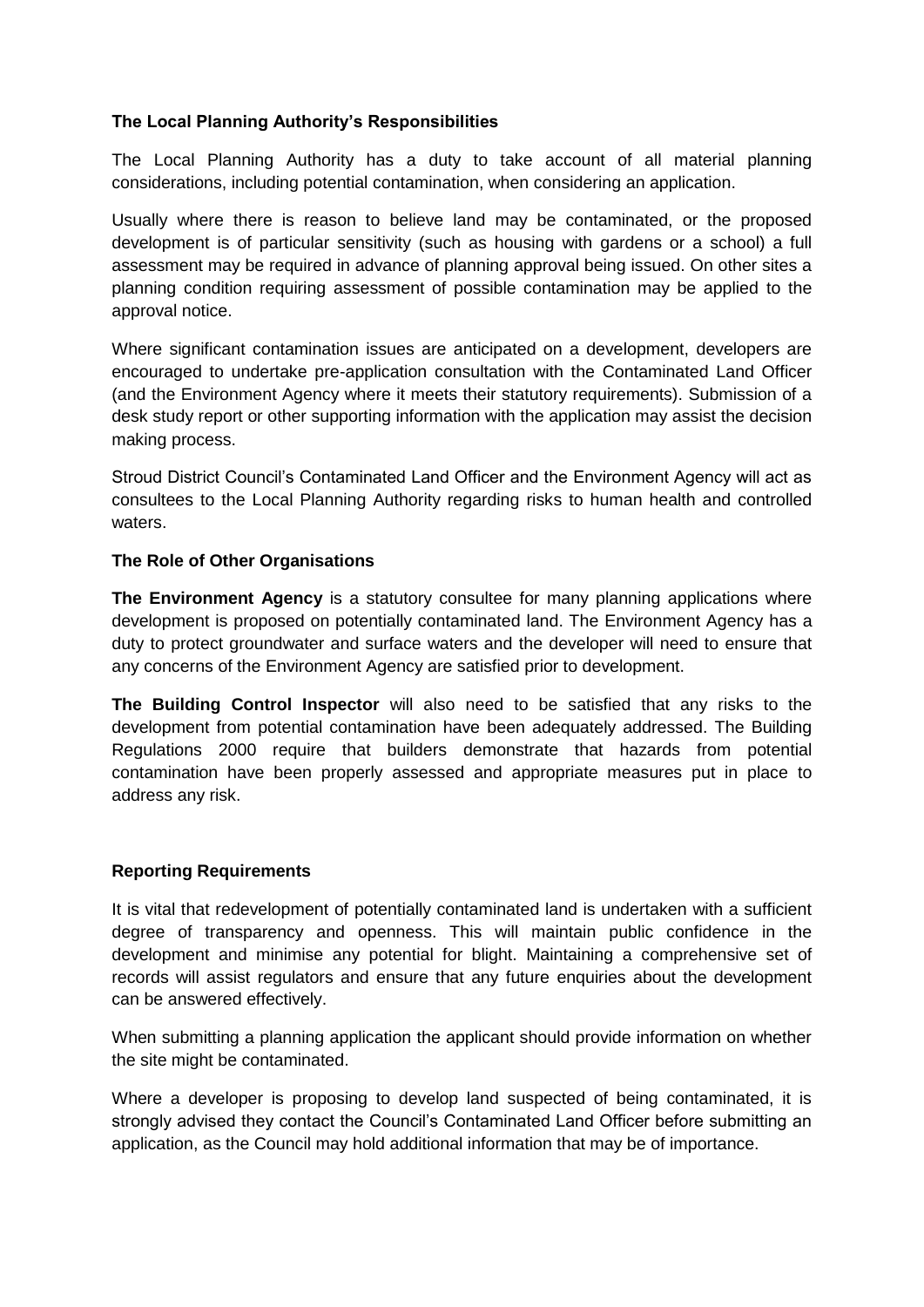The scope of work undertaken and subsequent reports should reflect the size and complexity of the site, the nature of the development and the likely contamination risks.

Assessment, investigation and remediation of a potentially contaminated site can be considered as containing four key steps, or phases. The tables below give an overview of these phases and what should be included in the reporting of each stage of work.

**These tables provide an overview only and should not be considered to represent an exhaustive list of requirements or comprise comprehensive or definitive guidance.**

| <b>Phase 1 Report - including Desk Top Study</b> |                                                                                          |  |  |  |
|--------------------------------------------------|------------------------------------------------------------------------------------------|--|--|--|
| a                                                | Purpose and aims of the study                                                            |  |  |  |
| $\mathsf b$                                      | Plans of site location and layout                                                        |  |  |  |
| C                                                | Assessment of the site's Environmental Setting                                           |  |  |  |
|                                                  | Geology, hydrogeology, hydrology                                                         |  |  |  |
|                                                  | Information from the EA - pollution incidents, abstractions, discharges etc<br>$\bullet$ |  |  |  |
|                                                  | Information from SDC – potentially contaminated land, previously                         |  |  |  |
|                                                  | submitted reports                                                                        |  |  |  |
| d                                                | Review of historic mapping                                                               |  |  |  |
| e                                                | Assessment of current and proposed site use                                              |  |  |  |
| $\mathsf{f}$                                     | Review of previous site investigation reports and information                            |  |  |  |
| g                                                | Findings of site walkover                                                                |  |  |  |
| $\overline{\mathbf{h}}$                          | Initial risk assessment                                                                  |  |  |  |
|                                                  | Development of conceptual model for the development<br>$\bullet$                         |  |  |  |
|                                                  | Assessment of possible pollution linkages                                                |  |  |  |
|                                                  | Assessment and recommendations                                                           |  |  |  |
|                                                  | Proposals for intrusive investigation, if required                                       |  |  |  |

Should the Phase 1 Assessment indicate that no contamination concerns exist then no further action is necessary, though it is necessary to submit the report to the Planning Department who will confirm this with the Contaminated Land Officer before proceeding.

| <b>Phase 2 Report (including Intrusive Site Investigation)</b> |                                                                       |  |  |
|----------------------------------------------------------------|-----------------------------------------------------------------------|--|--|
| a                                                              | Reference to the Phase 1 Report and any other relevant reports        |  |  |
| $\mathsf b$                                                    | Aims and objectives of the investigation                              |  |  |
| C                                                              | Site Investigation methodology                                        |  |  |
|                                                                | Methods of investigation                                              |  |  |
|                                                                | Plan showing investigation locations, with justification              |  |  |
|                                                                | Sampling and analytical strategy                                      |  |  |
| d                                                              | Factual results and findings                                          |  |  |
|                                                                | Details of ground conditions                                          |  |  |
|                                                                | Details of chemical testing results                                   |  |  |
| e                                                              | Development of conceptual model for the development                   |  |  |
|                                                                | <b>Risk Assessment</b>                                                |  |  |
|                                                                | Considering all potential linkages identified in the conceptual model |  |  |
|                                                                | Comparison of results against generic screening values                |  |  |
|                                                                | Further assessment of results as necessary                            |  |  |
|                                                                | Any risk assessment to be justified and the approach documented       |  |  |
| g                                                              | Assessment and Recommendations                                        |  |  |
|                                                                | Proposals for remediation/mitigation, if required                     |  |  |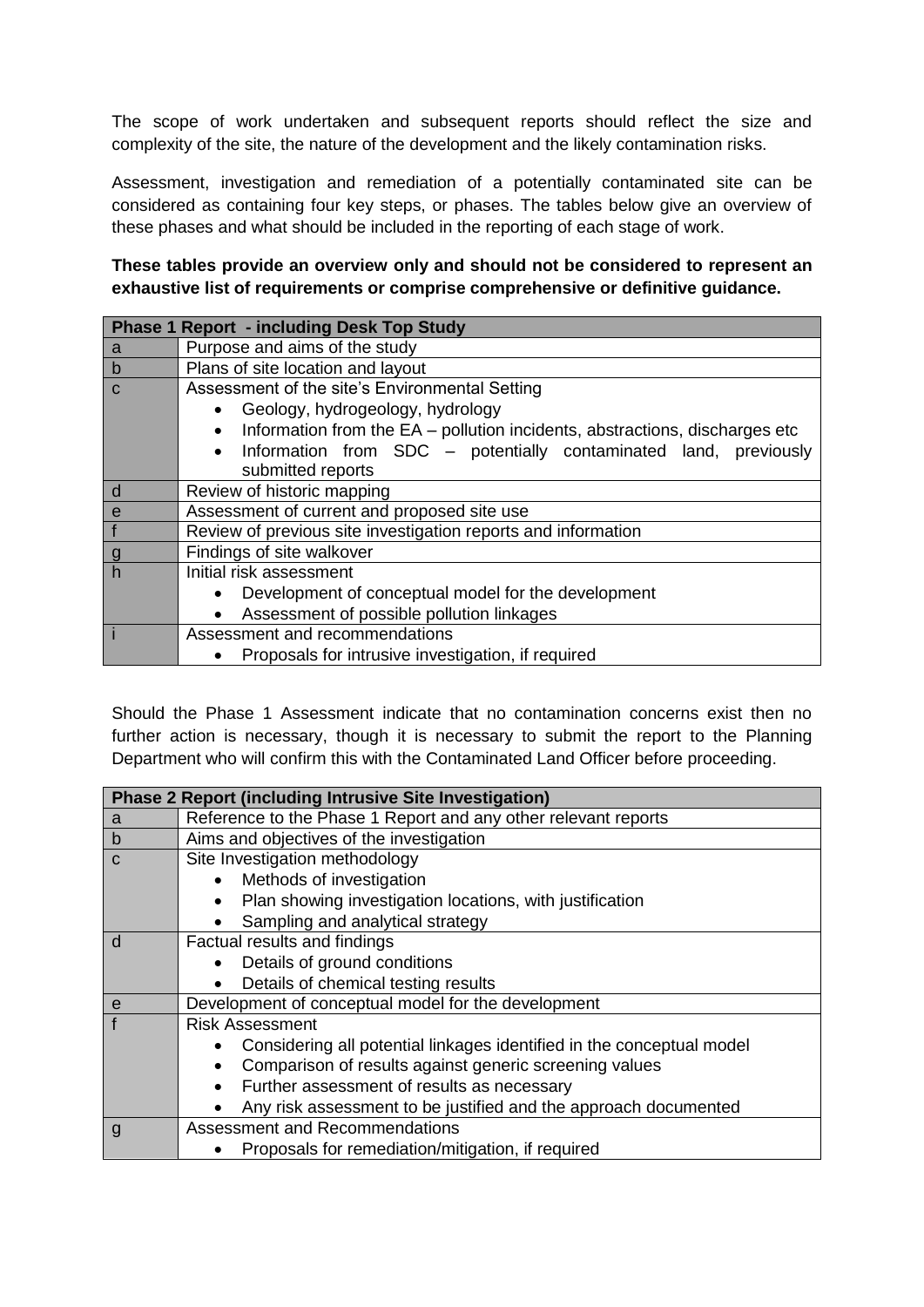Similarly should the Phase 2 investigation findings indicate that no contamination concerns exist then no further action is necessary, though again it is necessary to submit the report to the Planning Department who will confirm this with the Contaminated Land Officer before proceeding further.

| <b>Remediation Strategy</b> |                                                                     |  |  |
|-----------------------------|---------------------------------------------------------------------|--|--|
| a                           | Aims and objectives of the remediation                              |  |  |
| $\mathbf b$                 | Details of the remedial proposals                                   |  |  |
|                             | Works to be undertaken                                              |  |  |
|                             | Details of the contamination to be remediated                       |  |  |
|                             | Plan showing details of remedial works                              |  |  |
|                             | Details of programme, timescales and phasing of works               |  |  |
| $\mathsf{C}$                | Details of control procedures/method statements                     |  |  |
|                             | • Control of dust, noise and odour                                  |  |  |
|                             | Control of surface run-off                                          |  |  |
|                             | Traffic management and health and safety measures<br>$\bullet$      |  |  |
| d                           | Details of all required consents, authorisations and licenses       |  |  |
| $\mathbf{e}$                | Details of how any necessary variations will be dealt with          |  |  |
|                             | Notification of the Local Authority/Environment Agency<br>$\bullet$ |  |  |
| $\mathbf{f}$                | Details of how the remedial works will be validated                 |  |  |
|                             | Proposed remediation standards<br>$\bullet$                         |  |  |
|                             | Monitoring strategy and objectives<br>$\bullet$                     |  |  |
|                             | Details of validation timescales and phasing                        |  |  |

The remedial strategy should be submitted to the Planning Department, who will consult with the Contaminated Land Officer and if necessary, the Environment Agency, for approval before proceeding to undertake the remedial work.

| <b>Completion Report (including Validation Report)</b> |                                                                             |  |
|--------------------------------------------------------|-----------------------------------------------------------------------------|--|
| a                                                      | Details of how remedial work was undertaken                                 |  |
|                                                        | • With reference to a to f (above) set out in the remedial strategy         |  |
| b                                                      | Details of who carried out the work                                         |  |
| $\mathbf C$                                            | Details and justification for any variations from the strategy              |  |
|                                                        | Details of waste treatment/processing or disposal; including transfer notes |  |
| e                                                      | Validation testing and monitoring results and assessment                    |  |
|                                                        | Final confirmation that the remedial objectives have been achieved          |  |

A more detailed description of the various stages of investigation of a potentially contaminated site can be found in CLR11: The Model Procedures, published by DEFRA 2004.

All reports should be prepared by a competent person (appropriately qualified professionals) and comply with considered current good practice. A short list of selected good practice guidance documentation is included at the end of this guidance note.

Accredited drillers and laboratories should be employed for all investigation and analysis and copies of the full laboratory results should be appended. Sampling methodologies, chain of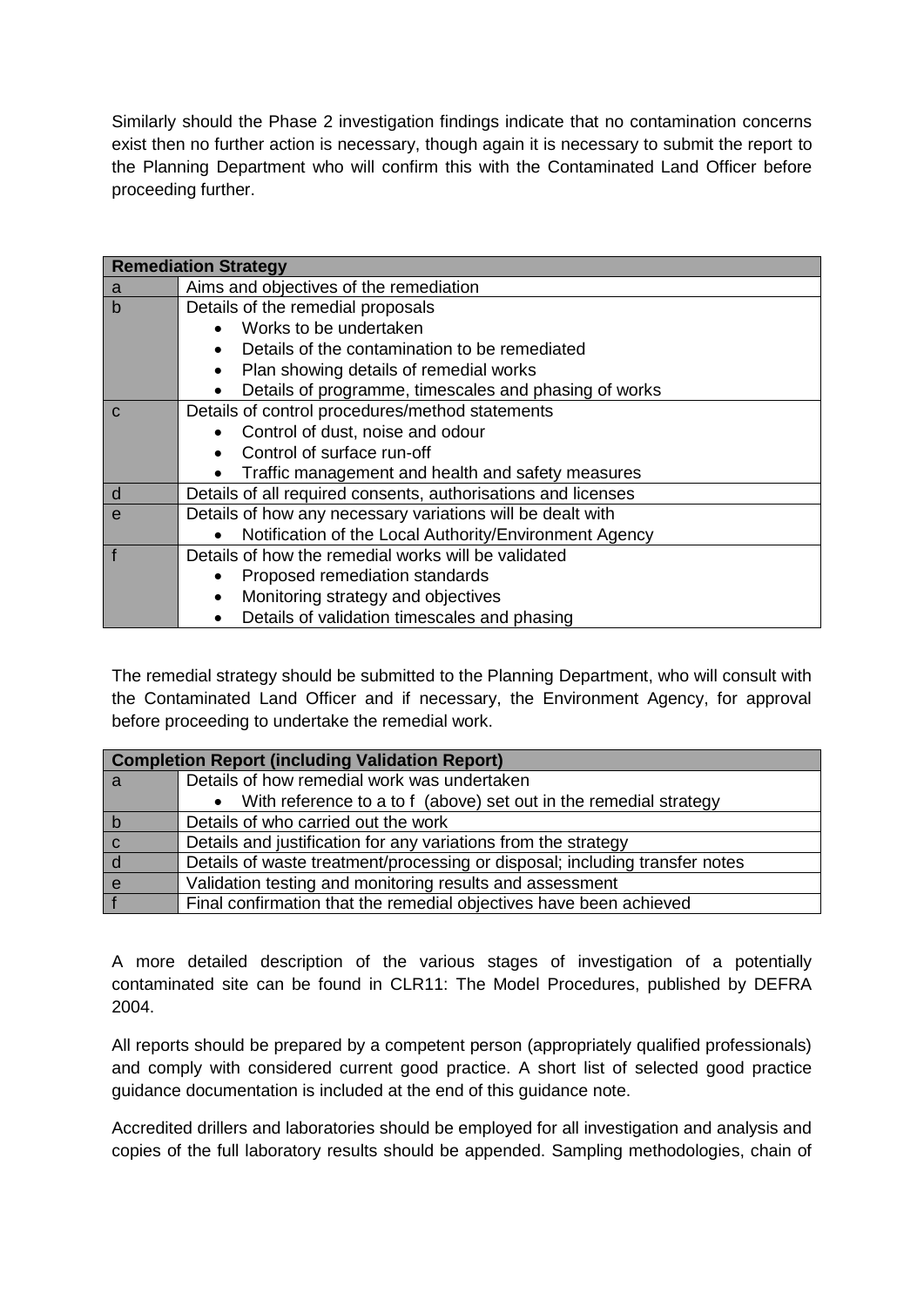custody information, all borehole logs and risk assessment calculations should also be included.

### **Submission Guidelines**

It is strongly encouraged that draft copies of reports be issued to the Contaminated Land Officer as part of the ongoing discussions. This is often useful for the purposes of seeking an informal view on findings or proposals before proceeding to formal submission.

Formal submission of reports should be made via an application for discharge of condition direct to the Planning Department. Copies can be cc'd directly to the Contaminated Land Officer, if desired, to aid timely consideration; however, the Planning Officer should be made aware that this is the case.

Applicants are strongly encouraged to submit reports in an electronic format.

#### **Access to Environmental Information**

Information held by Stroud District Council is governed by the requirements of the Environmental Information Regulations 2004, Freedom of Information Act 2000 and Data Protection Act 1998.

The Town and Country Planning Acts also require that all information submitted in support of a planning application be placed on the Planning Register and be publicly available, unless certain restrictive circumstances apply.

It should therefore be routinely assumed that all information submitted to the Council will be available for public inspection.

Intellectual property rights will however be respected and duplicate copies of material subject to copyright laws will not be made or allowed.

### **Environmental Impact Assessment**

Certain applications may fall within the scope of the Town and Country Planning (Environmental Impact Assessment) Regulations 2011. Where this is the case an Environmental Statement will be required to support the planning application, as stipulated by these regulations. It is likely; however, that additional information concerning land quality will be required to fully assess applications on potentially contaminated sites, in addition to the consideration contained in a typical Environmental Impact Assessment.